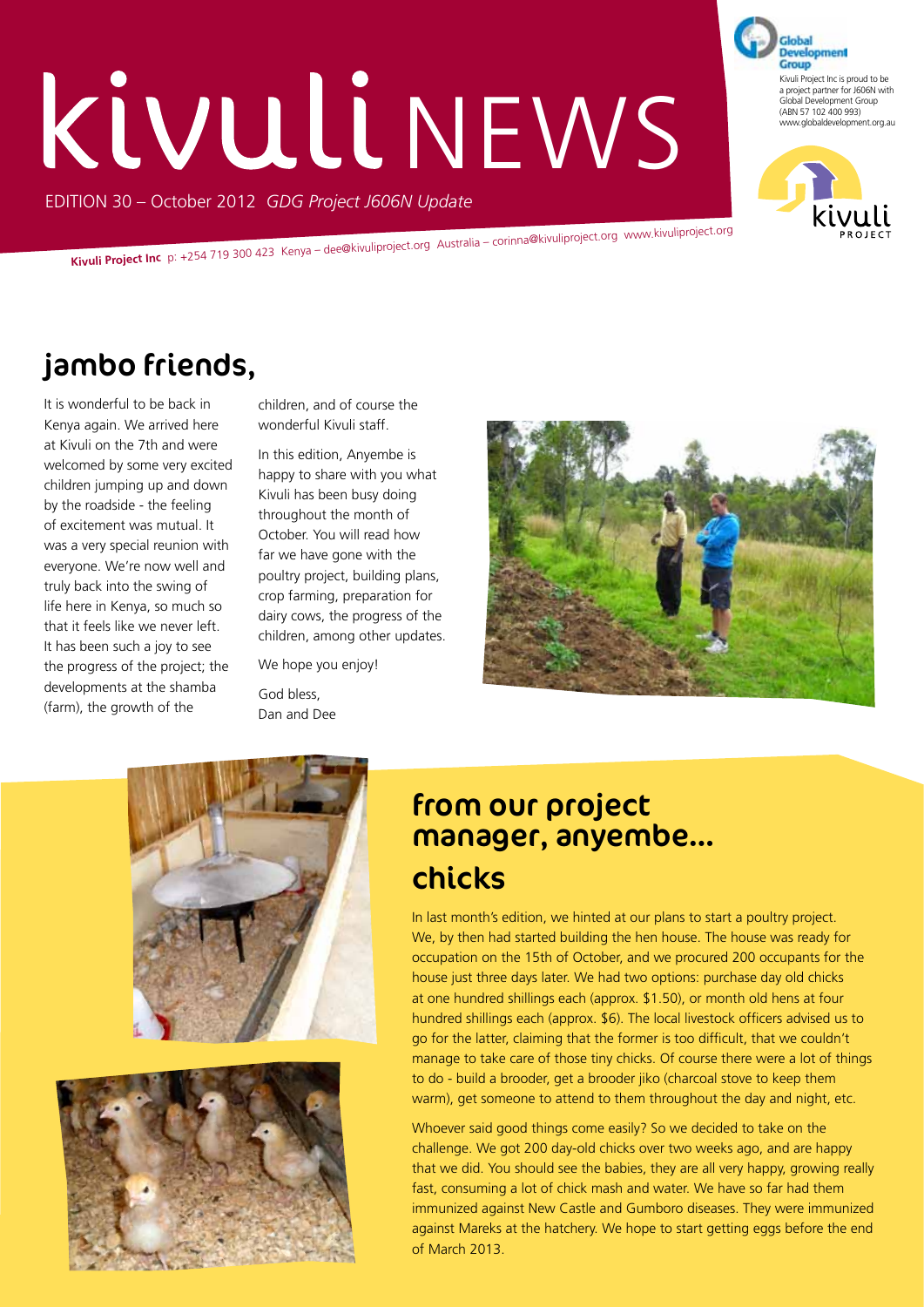## building update

You all know that we wanted to shift to our new site yesterday, don't you? Honestly, the money we are paying in rent could be used for buying a cow, or school uniforms, or school fees, couldn't it? In view of the foregoing discussion, we have made significant progress. We have had our proposed site assessed by an environmental impact assessment consultant, who has subsequently prepared his report and submitted to the National Environment Management Authority (NEMA). NEMA officials visited our site on the 31st of October, and promised to process our building license within 21 days (this time is given so that any office that has an issue or objection can raise it). That means that we shall be ready to start construction by end of November. You know something, I don't want to tell you that I am excited but I actually am. You see we are looking at the prospect of shifting to the Kivuli farm by Easter 2013, God willing. What do you think?



# crop farming

We have said lots about crop farming before. This time, I am happy to report that we have started harvesting our maize (thanks in large to our Groundskeeper, Joseph). So there's lots of appetizing githeri (a boiled mixture of fresh maize and beans) in our kitchen. This also means that we are relieved from buying maize

for ugali until some time later. As we harvest the maize, we are replacing it with kales and spinach. Did I tell you that I hate buying vegetables when we have arable land and some supply? So we are planting vegetables, until when we shall not have to buy any at all. We should also have sufficient supply of potatoes very soon.

#### cows, goats and sheep

You now probably already know how passionate we are about having some cows, goats and sheep on our farm. Following the commencement of maize harvesting, we shall stock the dry stalks with a view to using it as animal feed. It's easy to keep it in shade and just chop it into small pieces when we want to give it to the cows. That's why we need to procure a chaff cutter by end of November. On the farm, our napier grass plot is still growing, and will act as a rich protein source for our cows.

We have already contracted a builder to construct a goat/ sheep pen and a dairy unit with a feed store. Can you visualize the Kivuli farm at Christmas? It's something that we all want to see happen, and are praying that our Almighty God will see us through all this successfully. As we help our Home Based Care guardians to establish dairy farming, we (of course) want to lead by example.

# the children

Let's start with our candidates. This year four Kivuli children are sitting the Kenya National Primary Education examination. Jimmy, Kelvin, Charles and Pauline are prepared thoroughly. We are leaving nothing to chance, as we know how important this exam is. Let me tell you; the High School that a student joins has a great influence on whether that child qualifies for university or not. Of course there are a few exceptions, but those are few and far between. That's why we are giving them every support we can afford to enable them get excellent grades and, consequently, get into excellent High Schools. We pray and hope for their flying success. Will you join us in praying for them, please?

About the rest of the children, they are in great shape. You should see them do the maize roasting to understand how much they appreciate the farming. Their schoolwork is also quite encouraging.

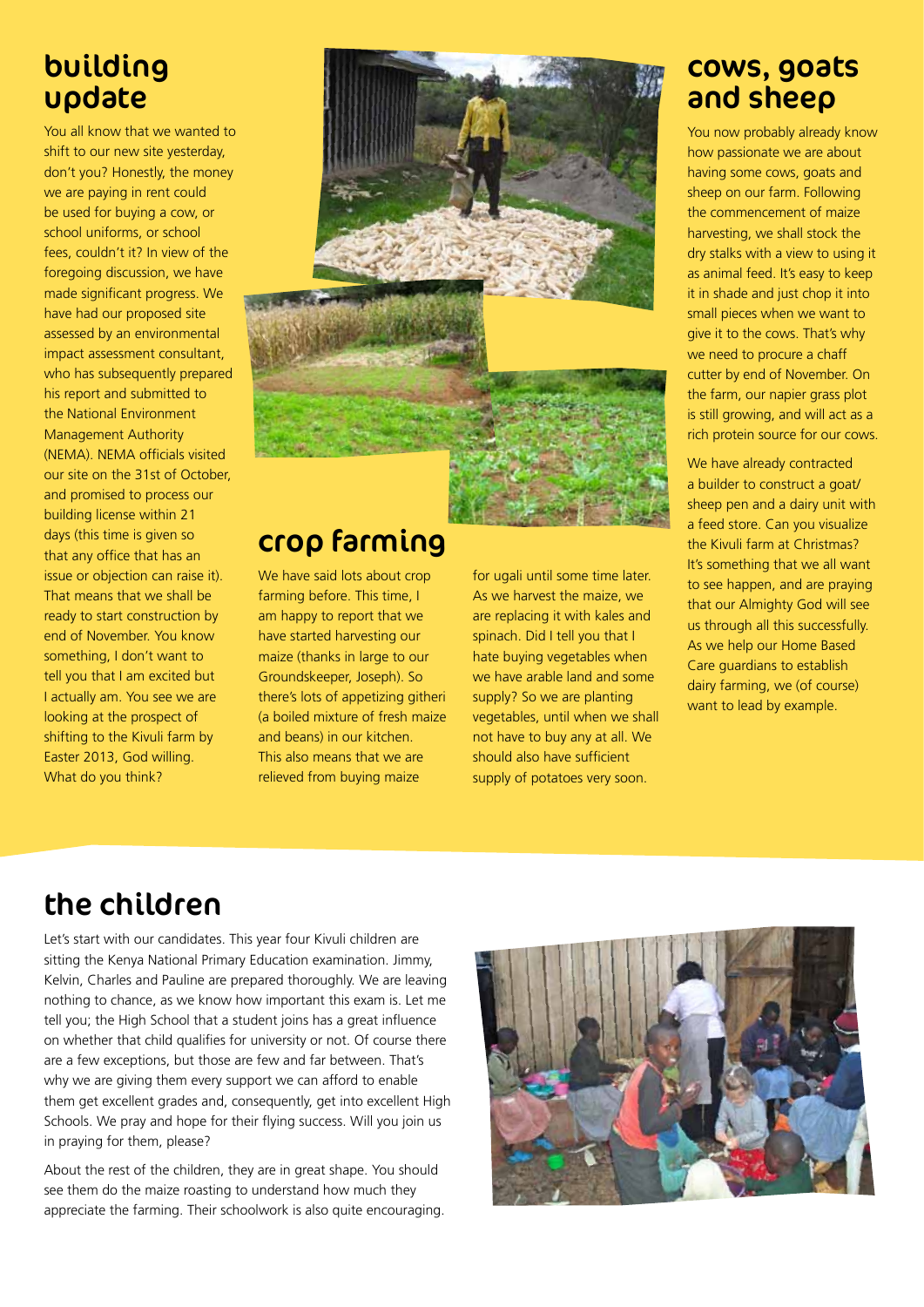# **ACK**

This month, during their free time, Anne and Dee met with the elders of the local Anglican Church of Kenya (ACK) in our town of Ndaragwa. There was a discussion around how we could show practical love to the local community, and came up with various ideas together. One of these was to start a music program for women and children under the age of 5. We have teamed up with some of the women of the church to create this free program, which will not only be educational for the children (as we will teach them various songs in Kiswahili, Kikuyu and English) but will provide a safe and comfortable environment for some of the poorest women in our town, to do something fun. The program, entitled Musiki Tere Tere (Music Extravaganza), will start on the 10th of November and will run weekly. We look forward to seeing how God will use this program to bring hope to some of the women in Ndaragwa.



### baby news

Leigh and Holly Shera-Jones arrived back in Australia this month after spending some time in South America since leaving Kivuli. They returned home with one extra… Yes, that's right, baby Shera-Jones is on the way and will arrive in April next year! Congratulations Leigh and Holly – the children at Kivuli are very excited about having a new brother or sister, and are praying for a safe and healthy pregnancy.

## social work seminar

This year we again ran a seminar for the Social Workers in our district. One great difference was the involvement of two other Children's Homes in the planning and facilitation of the seminar. We had a representative from both St Martin and Baldo Children's Home who worked closely with Brenda Rutherford and our own Social Worker, Loise, to plan the 3-day seminar on Understanding Childhood Development and Clinical Goals.

We had 19 people attend the seminar, a mixture of Social Workers, Teachers, Carers, and Managers, all from the neighbouring Children's Homes in our district of Nyandarua. A representative from the District

Children's Office also attended and facilitated one of the sessions. Feedback from the participants was excellent and they are already planning for a longer seminar next year.

During the seminar, a subcommittee was formed to meet in a couple of months. There is currently no structured supervision for Social Workers in Kenya, and there is a great need and desire for it. The Social Workers are keen to form a regular group to talk and learn from each other's experiences, to share their struggles and successes with the purpose of improving their knowledge and skills. We look forward to sharing the progress of this with you in the coming months.



We would like to officially thank Brenda Rutherford, for once again giving up her time to come and share her expertise with the Social Workers here in our locality. Brenda, you are a great blessing to many and we really appreciate your generosity!



#### visitors

We had three visitors to Kivuli in October. First there was Brenda Rutherford, who accompanied Dan, Dee and the girls on their return. Brenda was so wonderful, imparting her knowledge about gardening and planting at the shamba, and of course the great work she did with the local social workers. Then Dan's cousin from London, Simon, also joined us. He had a great time at Kivuli, especially bonding with the older boys.

He even represented our local town of Ndaragwa in the men's soccer competition! The other visitor this month was Nicole Sorbello, a friend of Dan and Dee's from Australia. Nicole was only able to spend a few days here after doing a safari and visiting another project in the Kibera slums of Nairobi. Although just a short visit, it was certianly a blessing to have Nicole with us.